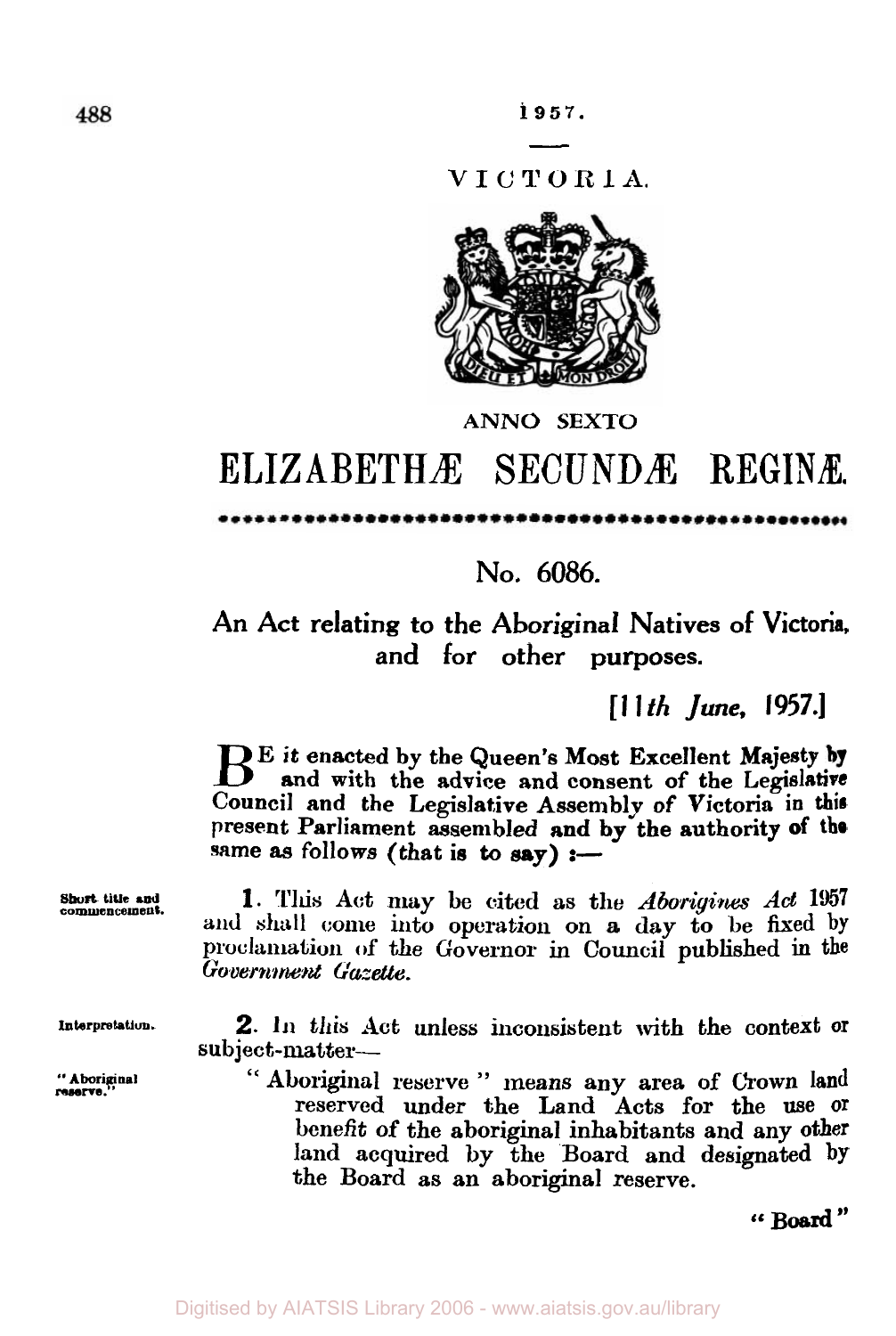"Board" means the Aborigines Welfare Board under this Act.

3. (1) For the purposes of this Act there shall be an Aborigines Welfare Board consisting of-

- (a) the Chief Secretary, or such other Minister as is for the time being nominated by the Chief Secretary, who shall be the chairman of the Board;
- $(b)$  the Under-Secretary;
- (c) one member appointed by the Governor in Council on the nomination of the Minister of Education;
- (d) one member appointed by the Governor in Council on the nomination of the Minister of Housing;
- (e) one member appointed by the Governor in Council on the nomination of the Minister of Health;
- $(f)$  five other members appointed by the Governor in Council of whom (if there are such persons suitable available and willing to be appointed) two shall be aborigines and one shall be an expert in anthropology or sociology.

(2) The Board shall from time to time appoint one of the members of the Board to be the deputy-chairman thereof.

(3) The Board shall be a body corporate under the name of the "Aborigines Welfare Board" and shall have perpetual succession and a common seal and be capable in law of suing and being sued and, subject to and for the purposes of this Act, of acquiring holding and disposing of property and of doing and suffering all such other acts and things as bodies corporate may by law do and suffer.

(4) The appointed members shall be appointed for a term of not more than three years and shall be eligible for re-appointment, but the Governor in Council may at any time remove any such member.

(5) In the event of a vacancy however occurring in the office of any appointed member the Governor in Council may, subject to this Act, appoint another in his stead for the unexpired period of his office.

 $(6)$  The

489

The Aborigines<br>Welfare Board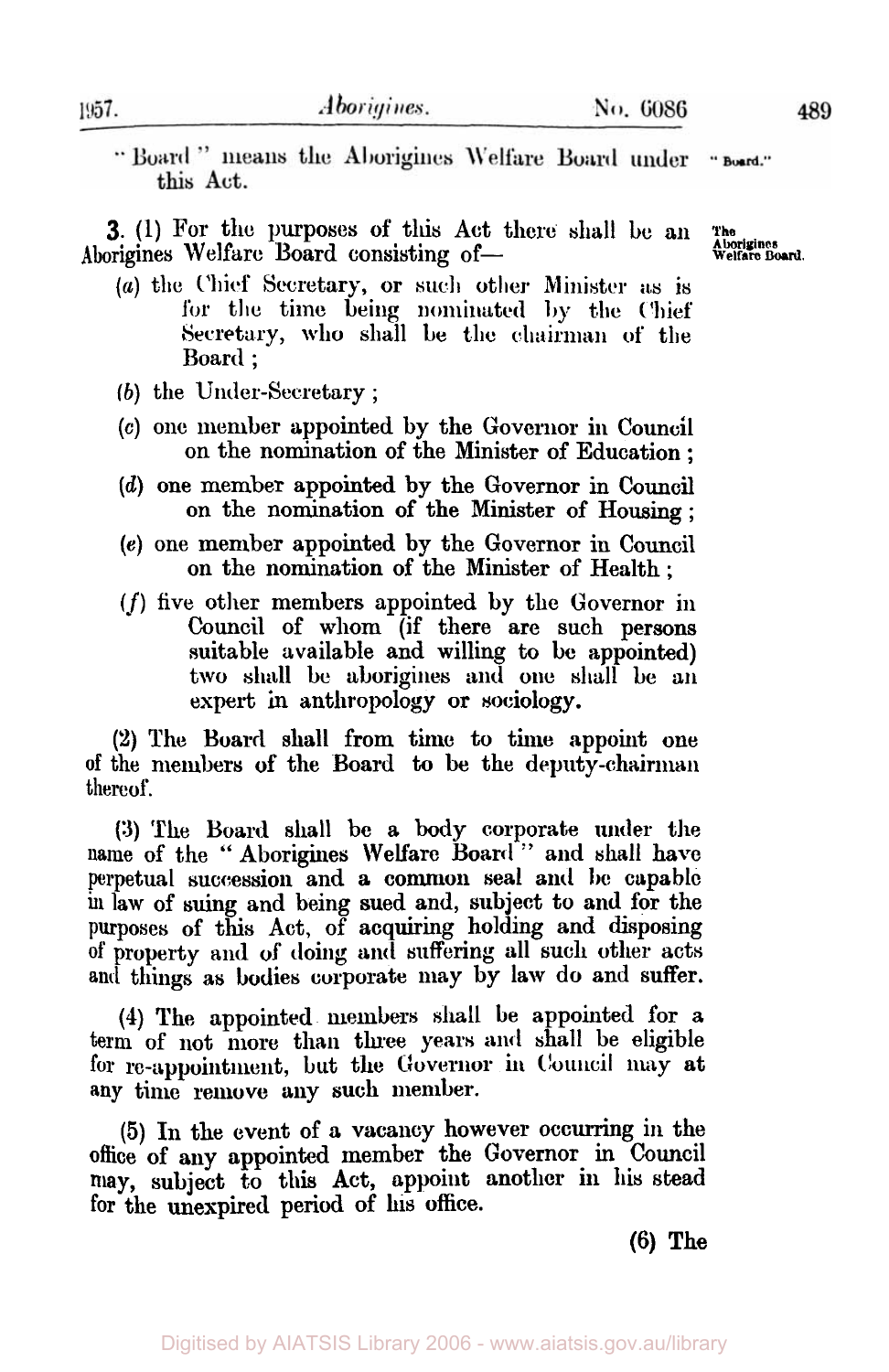(6) The members of the Board shall receive such travelling and other allowances as are from time to time fixed by the Governor in Council.

(7) Where a member of Parliament is or is appointed a member of the Board, or as a member of the Board receives any travelling or other allowances under this Act, he shall not for the purposes of Division two of Part II. of The Constitution Act Amendment Act 1956 be deemed to have accepted or hold an office or place of profit under the Crown.

4. (1) The Board shall hold its first meeting at such time and place as the Minister appoints and thereafter shall meet at such time and place as the chairman (or in his absence the deputy-chairman) appoints.

(2) At any meeting of the Board the chairman or in his absence the deputy-chairman shall preside, and in the absence of both the chairman and the deputy-chairman the members present shall appoint one of their number to preside at the meeting.

(3) Six members of the Board shall form a quorum, and the Board may act notwithstanding any vacancy in<br>its numbers so long as there are not less than six members of the Board.

(4) All questions shall be decided by a majority of those present at any meeting of the Board at which there is a quorum.

(5) In the event of equality of votes on any question the chairman of the meeting shall have a second or casting vote.

(6) Subject to this Act and the regulations thereunder the Board may regulate its own proceedings.

5. (1) There shall subject to the Public Service Acts be appointed a Superintendent of Aborigines Welfare who shall be the executive officer of the Board.

(2) With the consent of the Minister the Board may delegate to the Superintendent any of its powers and functions under this Act and may at any time revoke any such delegation.

(3) Subject

Meetings of Board.

Superintendent<br>and officers.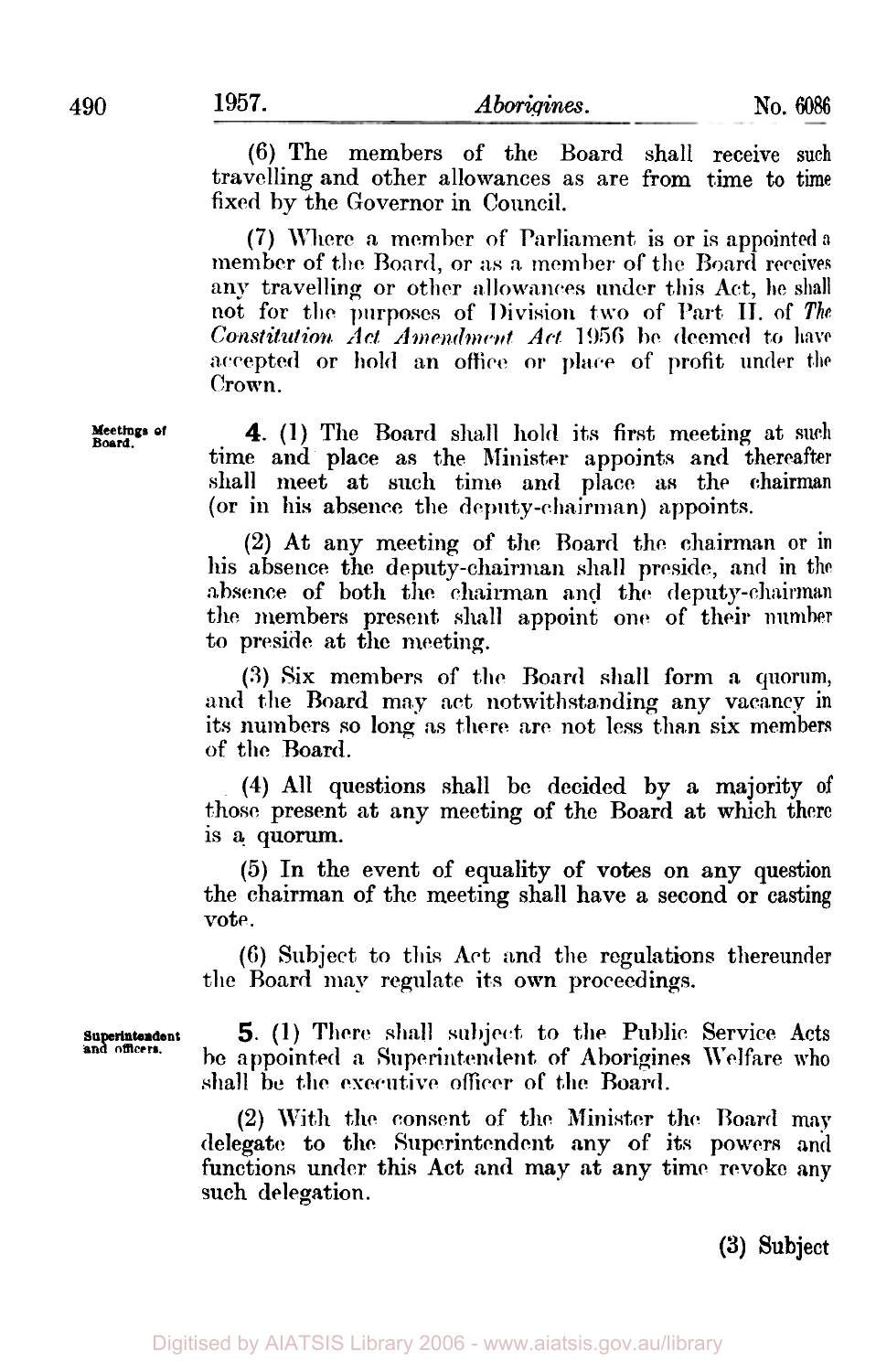(3) Subject to the Public Service Acts there may be appointed such officers and employés as are required for the administration of this Act.

(4) For the purposes of this Act the Board may with the consent of the Minister administering the Department concerned make use of the services of any officer or employé in any Government Department.

**6.** (1) It shall be the function of the Board to promote the moral intellectual and physical welfare of aborigines (which term for the purposes of this Act includes not only full-blooded aboriginal natives of Australia but also any person of aboriginal descent) with a view to their assimilation into the general community.

(2) Subject to this Act the Board may do all acts and things necessary to implement its functions and, in particular, may do all things necessary or expedient for or in relation  $to-$ 

- (a) with the consent of the Minister, apportioning distributing and applying as may seem most fitting any moneys appropriated by Parliament and any other funds or property in its possession or control for the relief or benefit of aborigines or for the purpose of assisting aborigines to become assimilated into the general life of the community;
- (b) at the discretion of the Board, providing or arranging for the supply of clothing bedding rations relief and medical or other attention of a similar nature needed by aborigines;
- (c) managing and regulating the use of aboriginal reserves, and, with the consent of the Minister and (in the case of Crown lands) with the consent also of the Board of Land and Works, leasing period not exceeding three for  $a$ **vears** (notwithstanding anything in the Land Acts) any aboriginal reserve or part thereof which is not for the time being required for the **use** of aborigines;
- (d) with the consent of the Minister, purchasing or otherwise acquiring land, erecting buildings. and selling or leasing or granting licences to occupy land with or without buildings thereon to aborigines on such terms as the Board determines:  $(e)$  exercising

Function of Roard.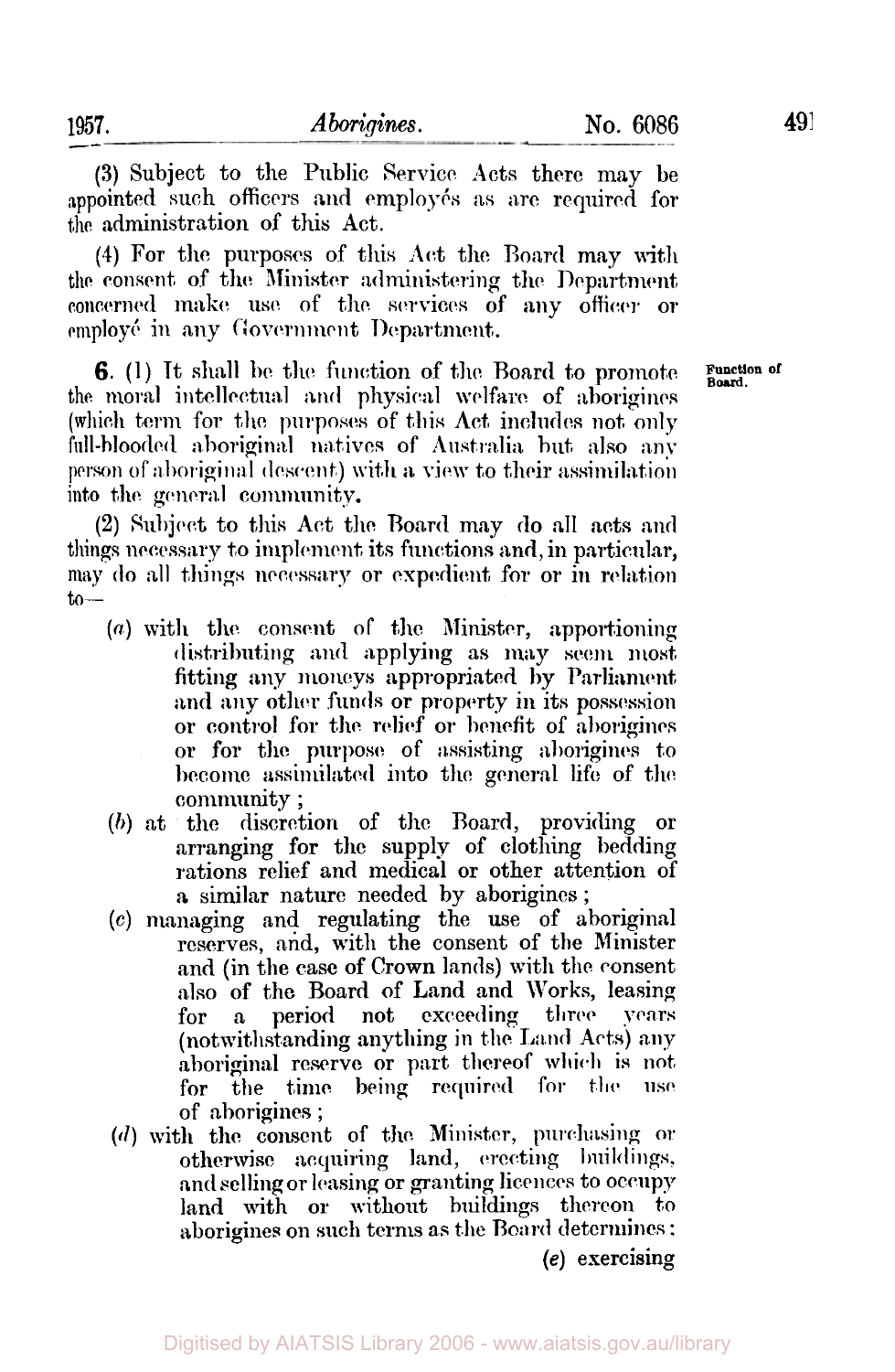*(e)* exercising general supervision over all matters affecting the interests and welfare of aborigines.

**Welfare Fund.** 

**7.** (1) There shall be established and kept in the Treasury a fund to be called the " Aborigines Welfare Fund ".

(2) Into the Fund shall be paid all moneys appropriated hy J'arliament for the purpose, **all** moneys received by tlie Board in connexion with aboriginal reserves, **and** all other moneys whatsoever received by the Board in the administration or for the purposes of this Act.

**(3)** Moneys to the credit of the Fund sliall be applied to the payment of expenses of the Board and the members thereof and the administration of this Act.

Local *8.* **(1)** For thc purposes of this **Act** tlie Minister may constitute a local committee of not more than nine members in any locality where aborigines reside.

> **(2)** Tlic Minister may at my time remove any member of a local committee or disband any such committee.

> **(3)** Thc fiinct,ions **of** *n* local committee sliall be such as the Minister from time to time directs in any particular case.

> **(4)** With the consent of the Minister the Board may make grants of money to a local committee to be applied for the welfare of aborigines in the locality in which the committec carries out its functions.

**Annual reporl 9.** (1) As soon as **may** be after the thirtieth **day** of June in each year the Board shall cause to be prepared and delivered to the Minister a report setting out the activities of the Board and the results thereof during the year ended **on such** day.

> (2) Tlic Minister shall cause such report to **he** laid before both Houscs of Parliament within twenty-eight days after it is delivered to him or, if Parliament is not then sitting, then within twenty-eight days after the next meeting of Parliament.

## **10. (1)** The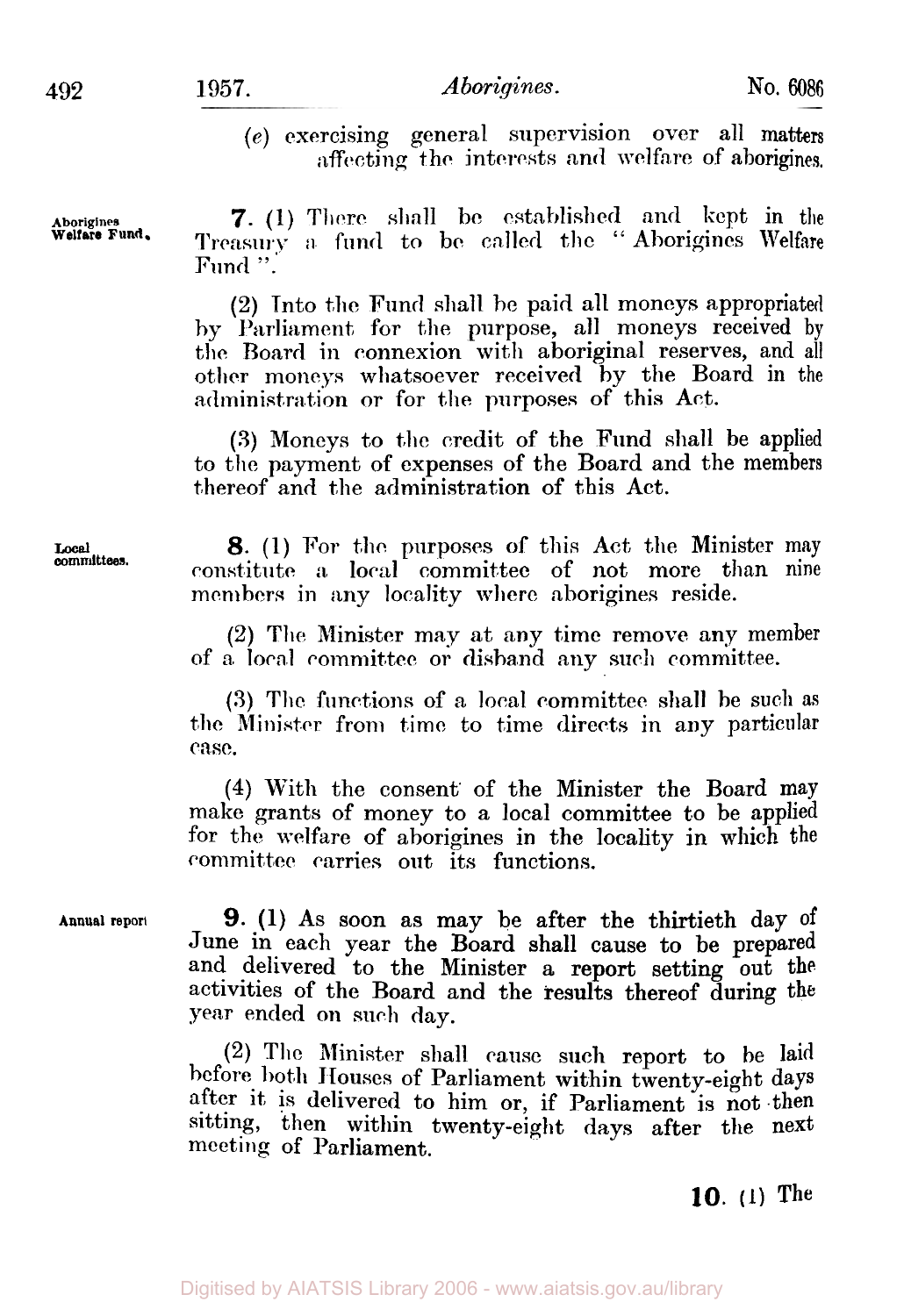493

10. (1) The Governor in Council may make regulations Regu'ations or or with respect to-

- (a) regulating the business and proceedings of the Board:
- (b) prescribing the mode of distribution and expenditure of moneys appropriated by Parliament and any other funds in the possession or control of the Board for the relief or benefit of aborigines:
- (c) prescribing conditions of employment (including housing) of aborigines in any area but not in relation to any matter which is subject to an industrial award or determination applicable to the employment concerned;
- $(d)$  providing for the control of aboriginal reserves and aborigines and other persons thereon, including the maintenance of discipline and good order thereon, the issue of permits to reside thereon and the exclusion or removal therefrom of persons not authorized to enter thereon;
- (e) providing for the mode of supply to aborigines of clothing bedding and rations and the provision of relief and medical or other attention of a similar nature needed by aborigines;
- (f) prescribing penalties not exceeding Fifty pounds for the breach of any regulation under this Act;
- $(g)$  generally, prescribing any matters or things<br>by this Act authorized or required to be prescribed or necessary or expedient to be prescribed for carrying this Act into effect.

(2) All such regulations shall be published in the Government Gazette and shall be laid before both Houses of Parliament within fourteen days after the making thereof if Parliament is then sitting and if Parliament is not then sitting then within fourteen days after the next meeting of Parliament; and a copy of all such regulations shall be posted to each member of Parliament.

11. (1) The *Aborigines Act* 1928 is hereby repealed.

 $(2)$  Paragraph  $(a)$  of section one hundred and seventy-seven of the Licensing Act 1928 is hereby repealed.

Consequential repeals. No. 3631. No. 3717<br>;, 177 (a).

(3) Paragraph

1957.